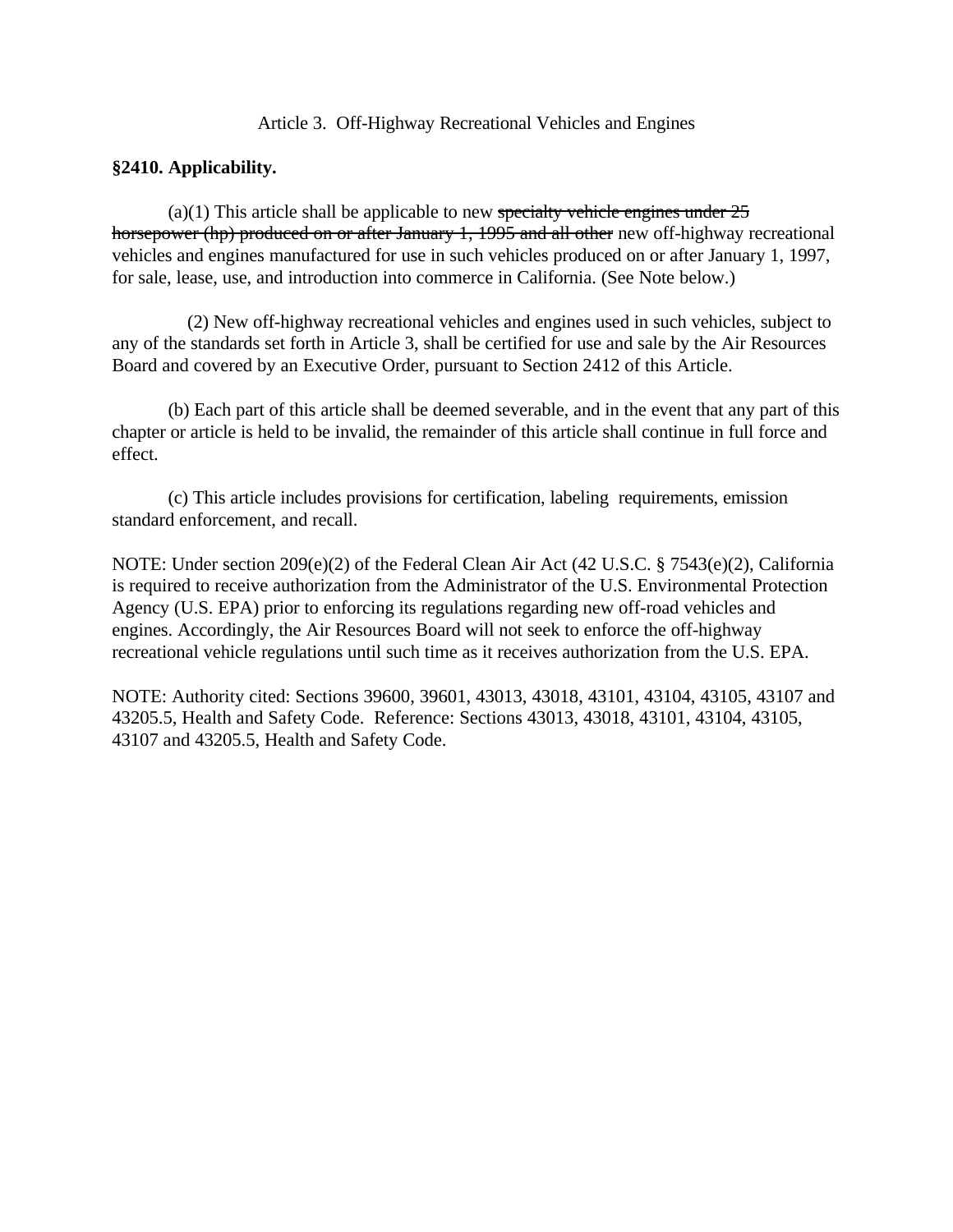## **§2411. Definitions.**

## **DEFINITIONS**

(a) The definitions in Section 1900(b), Chapter 3, Title 13 of the California Code of Regulations, shall apply with the following additions:

 (1) "All-Terrain Vehicle" means any motorized off-highway vehicle 50 inches (1270mm) or less in overall width, with an unladen dry weight of 600 pounds (275 kg) or less, designed to travel on four low pressure tires, having a seat designed to be straddled by the operator and handlebars for steering control, and intended for use by a single operator and no passengers. The vehicle is designed to carry not more than 350 pounds (160 kg) payload, excluding the operator, and is powered by an internal combustion engine. Width and unladen weight shall be exclusive of accessories and optional equipment. A go-kart, golf cart or specialty vehicle is not, for purposes of this regulation, to be classified as an all-terrain vehicle. An all-terrain vehicle that is not used exclusively in competition/racing events in a closed course is not a competition/racing vehicle for purposes of these regulations.

 (2) "ARB Enforcement Officer" means any employee of the Air Resources Board so designated in writing by the Executive Officer of the Air Resources Board or by the Executive Officer's designee.

 (3) "Assembly-Line Tests" are those tests or inspections which are performed on or at the end of the assembly-line.

 (4) "Competition/Racing Vehicle" means those vehicles that are operated exclusively off of the highways on closed courses in organized racing/competition events conducted under the auspices of a recognized sanctioned body or by permit issued by the local governmental authority having jurisdiction.

 (5) "Confirmatory testing" means an ARB directed follow-up emissions test and inspection of the test engine or test vehicle that had been used by the manufacturer to obtain test data for submittal with the certification application. The emissions tests can be conducted at ARB or contracted out facilities or at the manufacturer's facility.

 (6) "Crankcase Emissions" means airborne substances emitted into the atmosphere from any portion of the engine crankcase ventilation or lubrication system.

 (7) "Emission Control System" includes any component, group of components, or engine modification which controls or causes the reduction of substances emitted from an engine.

 (8) "End of Assembly-Line" is defined as that place where the final inspection test or quality-audit test is performed by the manufacturer.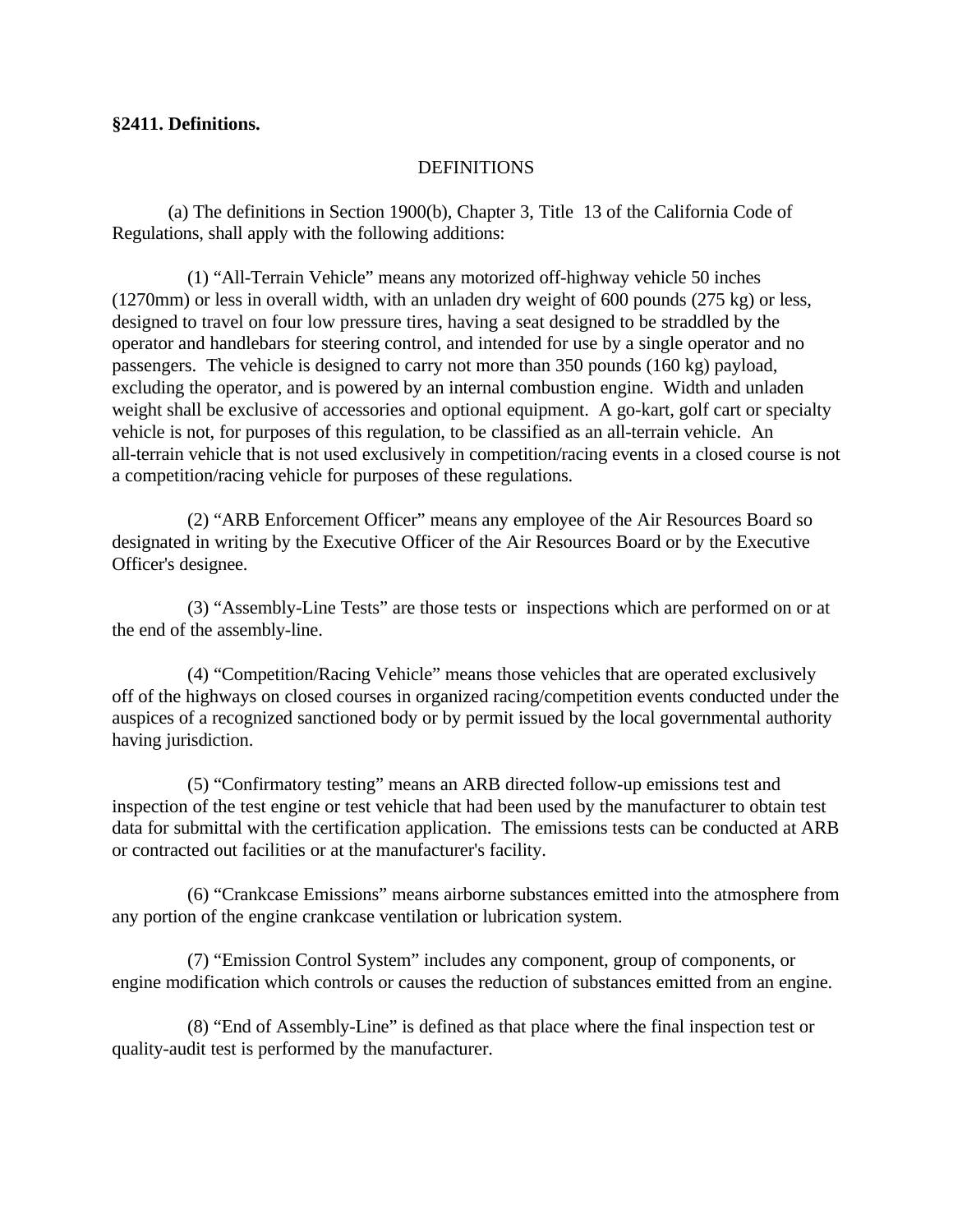(9) "Exhaust Emissions" means substances emitted into the atmosphere from any opening downstream from the exhaust port of an engine.

 (10) "Final Calendar Quarter Production" is defined as the calendar quarter in which the production of an engine family ends.

 (11) "Fuel System" means the combination of any of the following components: fuel tank, fuel pump, fuel lines, oil injection metering system, carburetor or fuel injection components, evaporative controls and all fuel system vents.

 (12) "Go-Kart" means any four wheeled, open framed vehicle equipped with an internal combustion engine. These vehicles are generally found at amusement parks and rented to patrons on a "pay-by-play" basis. These vehicles are generally designed for a single rider and run on a confined track. A go-kart that is not used exclusively in competition/racing events in a closed course is not a competition/racing vehicle for purposes of these regulations.

 (13) "Golf Cart" means a vehicle used to convey equipment and no more than two persons, including the driver, to play the game of golf in an area designated as a golf course. Golf carts are designed to have an unladen weight of less than 1,300 pounds and carry not more than 100 pounds, excluding passengers, accessories and optional equipment. A golf cart is not used for grounds keeping or maintenance purposes.

 (14) "Manufacturer" means the engine or vehicle manufacturer that applies to have the vehicle or engine certified.

 (15) "Off-Highway Recreational Vehicle Engines" or "Engines" are identified as: two-stroke or four-stroke, air-cooled, liquid-cooled, gasoline, diesel, alternate fuel powered engines or electric motors that are designed for powering off-road recreational vehicles and engines included in, but not limited to use in, the following: off-road motorcycles, all-terrain vehicles, golf carts, go-karts 25 hp and greater, and specialty vehicles. All engines and equipment that fall within the scope of the preemption of Section 209(e)(1)(A) of the Federal Clean Air Act, as amended, and as defined by regulation of the Environmental Protection Agency, are specifically not included within this category.

 (16) "Off-road Vehicle" means any non-stationary device, powered by an internal combustion engine or electric motor, used primarily off the highways, to propel, move, or draw persons or property including any device propelled, moved, or drawn exclusively by human power, and used in, but not limited to the following applications: Marine Vessels, Construction/Farm Equipment, Locomotives, Utility engines and Lawn and Garden Equipment, Off-Road Motorcycles, and Off-Highway Vehicles.

 (17) "Off-Road Motorcycle" means any two or three wheeled vehicle equipped with an internal combustion engine and weighing less than 1,499 pounds. An off-road motorcycle is primarily designed for use off highways. These vehicles are mainly used for recreational riding on dirt trails but are not limited to this purpose. An off-road motorcycle that is not used exclusively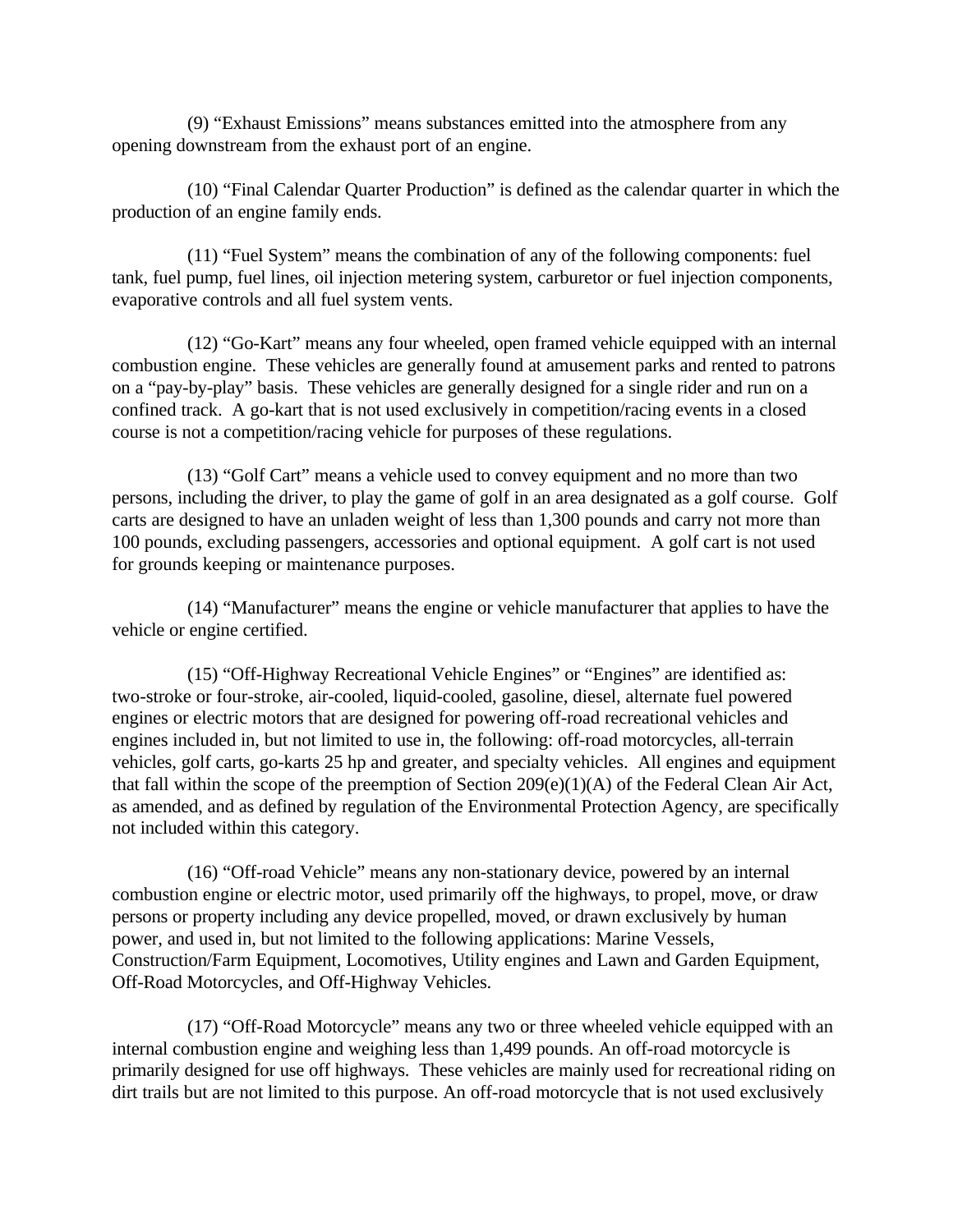in competition/racing events in a closed course is not a competition/racing vehicle for purposes of these regulations.

 (18) "Scheduled Maintenance" means any adjustment, repair, removal, disassembly, cleaning, or replacement of components or systems required by the manufacturer which is performed on a periodic basis to prevent part failure or equipment or engine malfunction, or anticipated as necessary to correct an overt indication of malfunction or failure for which periodic maintenance is not appropriate.

 (19) "Specialty Vehicles" means any vehicle powered by an internal combustion engine having not less than 3 wheels in contact with the ground, having an unladen weight generally less than 2,000 pounds, which is typically operated between 10 and 35 miles per hour. The recommended bed payload for specialty vehicles is usually up to 2,000 pounds. Specialty vehicles are mainly used off of highways and residential streets. Applications of such vehicles include, but are not limited to, carrying passengers, hauling light loads, grounds keeping and maintenance, resort or hotel areas, airports, etc.

 (20) "Ultimate Purchaser" means the first person who in good faith purchases or leases a new engine or equipment for purposes other than resale.

 (21) "Unscheduled Maintenance" means any inspection, adjustment, repair, removal, disassembly, cleaning, or replacement of components or systems which is performed to correct or diagnose a part failure which was not anticipated.

 (22) "Vehicle Identification Number (VIN)" means an alpha numeric code which has been permanently assigned by the manufacturer to a vehicle. The VIN is unique to each vehicle and may contain information deemed necessary by governing agencies. Unless otherwise noted, the VIN will follow formats specified in the Code of Federal Regulations 49, Chapter V, Parts 565, 566, and 571, section 571.115 - Vehicle Identification Number - Content Requirements, which are incorporated herein by reference.

 (23) "Zero Emission Vehicle" means any vehicle which produces zero exhaust emissions of any criteria pollutant under any and all possible operational modes.

NOTE: Authority cited: Sections 39600, 39601, 43013, 43018, 43101 and 43107, Health and Safety Code. Reference: Sections 43013, 43018, 43101 and 43107, Health and Safety Code.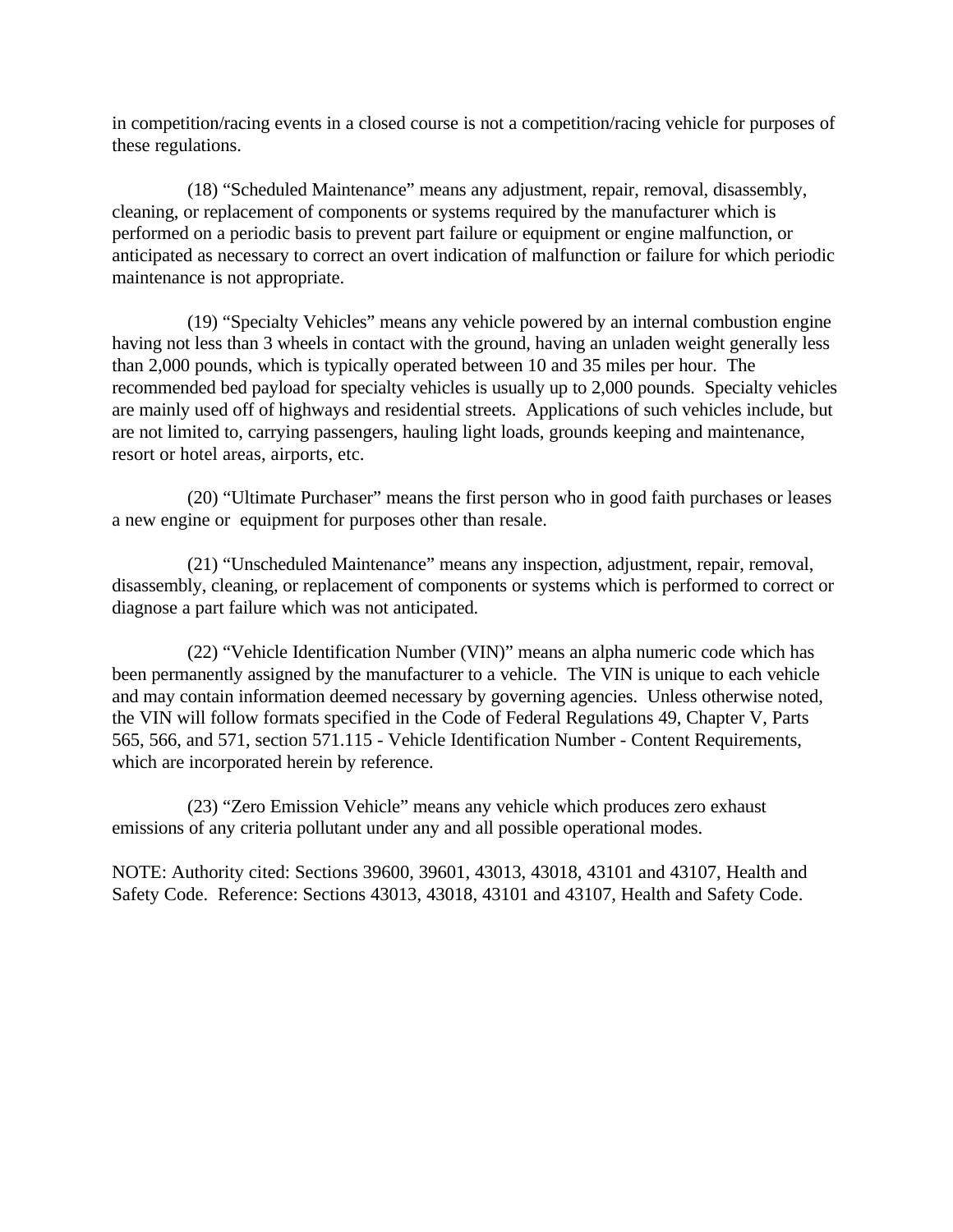# **§2412. Emission Standards and Test Procedures - New Off-Highway Recreational Vehicles and Engines.**

(a) This section shall be applicable to specialty vehicle engines under 25 horsepower produced on or after January 1, 1995, and all other off-highway recreational vehicles and engines used in such vehicles produced on or after January 1, 1997.

(b) For purposes of certification in California, manufacturers shall comply with the following exhaust emissions from new off-highway recreational vehicles and engines that are sold, leased, used, or introduced into commerce in California. Exhaust emissions shall not exceed:

Emission Standards

| Vehicle &<br>Model Year                                                                                                                       | Hydro-<br>carbon                                                                                                                                                                                                                                                                                                                                                                                                                             | Oxides of<br>Nitrogen | Carbon<br>Monoxide | Particulate<br>Matter $1$ |  |
|-----------------------------------------------------------------------------------------------------------------------------------------------|----------------------------------------------------------------------------------------------------------------------------------------------------------------------------------------------------------------------------------------------------------------------------------------------------------------------------------------------------------------------------------------------------------------------------------------------|-----------------------|--------------------|---------------------------|--|
| <b>Off-Road Motorcycles</b><br>and All-Terrain Vehicles<br>with Engines Greater Than<br>90 cc <sup>3</sup> 1977 and Later (g/km) <sup>4</sup> | $1.2^2$                                                                                                                                                                                                                                                                                                                                                                                                                                      |                       | 15.0               |                           |  |
| <b>Off-Road Motorcycles</b><br>and All-Terrain Vehicles<br>with Engines 90 cc or Less<br>1999 and Later $(g/km)$                              | $1.2^2$                                                                                                                                                                                                                                                                                                                                                                                                                                      |                       | 15.0               |                           |  |
| <b>All-Terrain Vehicle</b><br>Option 1997 and Later                                                                                           | Shall comply with exhaust emission standards equivalent to the<br>off-road motorcycle and all-terrain vehicle standard using the<br>utility test procedures set forth in CCR, Title 13, section 2403,<br>and the incorporated document "California Exhaust Emission<br>Standards and Test Procedures for 1995 and Later Utility and<br>Lawn and Garden Equipment Engines," which is hereby<br>incorporated by reference herein. <sup>5</sup> |                       |                    |                           |  |
| Golf Carts in Federal Ozone<br><b>Non-Attainment Areas</b><br>1997 and Later                                                                  | ZERO                                                                                                                                                                                                                                                                                                                                                                                                                                         | <b>ZERO</b>           | <b>ZERO</b>        | <b>ZERO</b>               |  |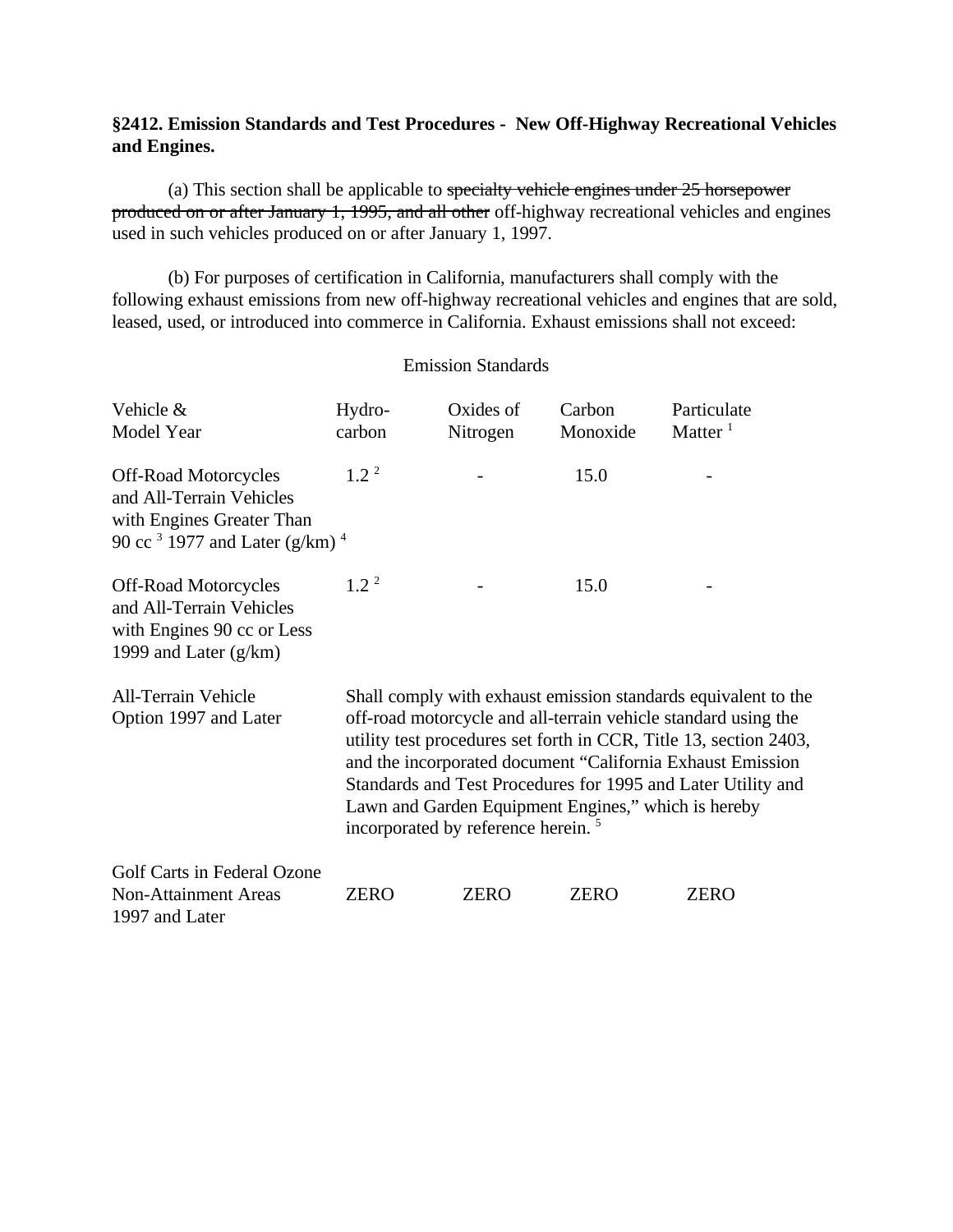#### Emission Standards

| Vehicle &<br>Model Year                                                                      | Hydro-<br>carbon                | Oxides of<br>Nitrogen | Carbon<br>Monoxide | Particulate<br>Matter <sup>1</sup> |
|----------------------------------------------------------------------------------------------|---------------------------------|-----------------------|--------------------|------------------------------------|
| <b>Specialty Vehicle Engines</b><br>$\leq$ 25 horsepower<br><del>1995</del>                  | 10.0/12.0 <sup>6</sup> Combined |                       | <del>300</del>     | 0.9                                |
| September 25, 1996<br>September 26, 1996-1998 10.0/12.0 <sup>5</sup> Combined                |                                 |                       | 350                | 0.9                                |
| <del>1999 and Later</del><br>$\left(\frac{g}{b}h\right)-h\right)^7$                          | <del>3.2 Combined</del>         |                       | 100                | 0.25                               |
| Go-Karts and Specialty<br>Vehicle Engines<br>$>25$ horsepower 1997<br>and Later $(g/bhp-hr)$ | 3.2 Combined                    |                       | 100                | 0.25                               |

(c)(1) The test procedures for determining certification and compliance with the standards for exhaust emissions from new off-road motorcycles, all-terrain vehicles, and golf carts are set forth in "California Exhaust Emission Standards and Test Procedures for 1995 and Later Off-Highway Recreational Vehicles and Engines," adopted November 23, 1994, which incorporates by reference Subparts E and F, Title 40, Code of Federal Regulations. There are no emissions test procedures for golf carts.  $6$ 

 (2) The test procedures for determining certification and compliance with the standards for exhaust emissions from new specialty vehicles and go-karts, and engines used in such vehicles, and all-terrain vehicle engines (those engines utilizing the optional standards noted in (b) above) are set forth in "California Exhaust Emission Standards and Tests Procedures for 1995 and Later Lawn and Garden and Utility Equipment Engines," adopted March 20, 1992, and last amended April 8, 1993.

(d) Compliance with a standard to be applied as a "corporate average" shall be determined as follows:

$$
\frac{n}{j=1}
$$
 (PROD)<sub>jk</sub> (STD)<sub>jk</sub> = STD<sub>ca</sub>  

$$
\frac{n}{j=1}
$$
 (PROD)<sub>jk</sub>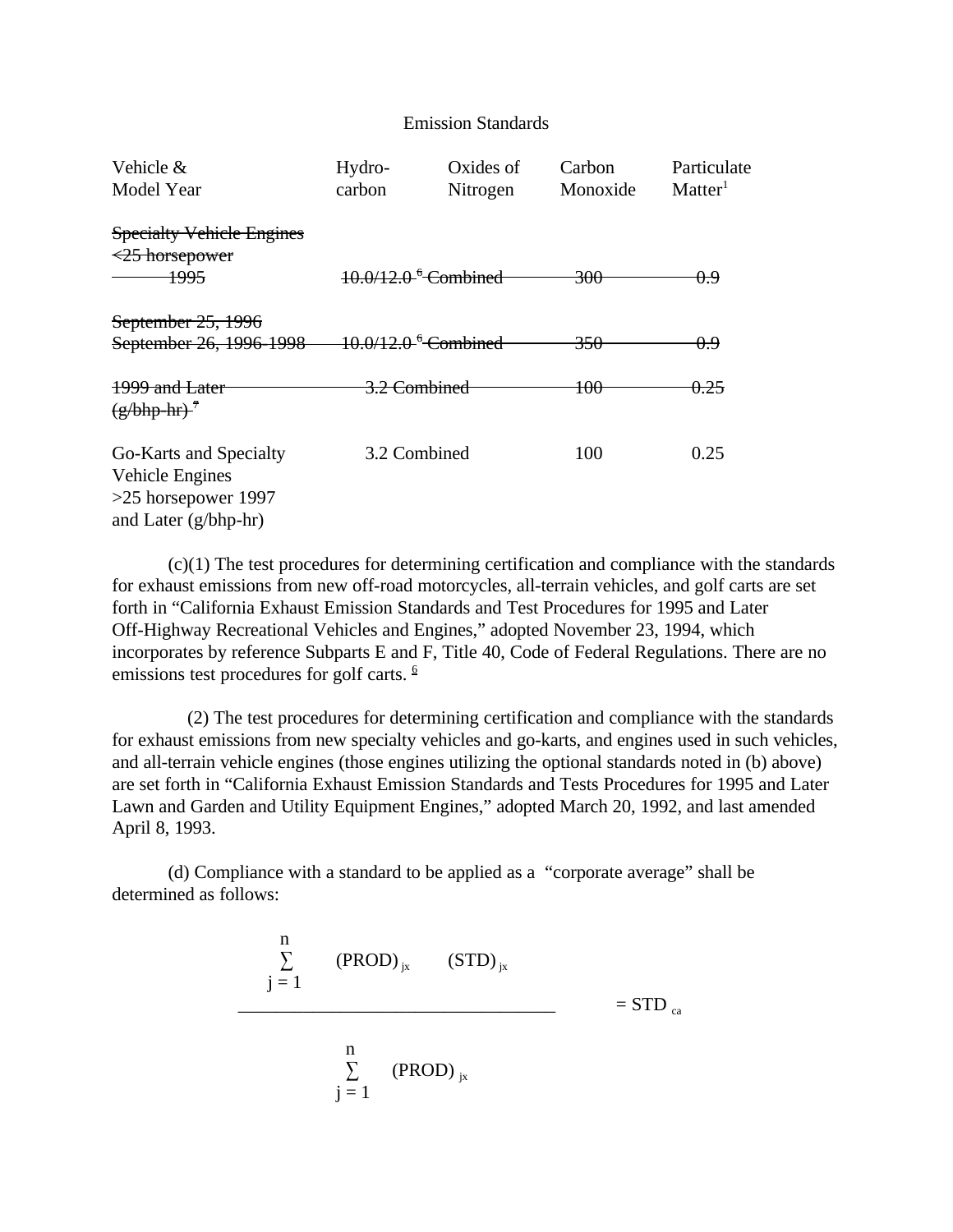| n<br>PROD $_{jx}$ | $\equiv$<br>$\equiv$ | Off-road motorcycle and all-terrain vehicle engine families.<br>Number of units in engine family <i>j</i> produced for sale in California in model                                                                                                                                                                                                                                                                                                                                                                                                                                    |
|-------------------|----------------------|---------------------------------------------------------------------------------------------------------------------------------------------------------------------------------------------------------------------------------------------------------------------------------------------------------------------------------------------------------------------------------------------------------------------------------------------------------------------------------------------------------------------------------------------------------------------------------------|
| $STD_{i}$         | $\!\!\!=\!\!\!$      | year x.<br>The manufacturer designated HC exhaust emission standard for engine<br>family j in model year x, which shall be determined by the manufacturer<br>subject to the following conditions:<br>(1) no individual engine family exhaust emission standard shall exceed 2.5<br>$g/km$ , and                                                                                                                                                                                                                                                                                       |
|                   |                      | (2) no engine family designation or engine family exhaust emission standard<br>shall be amended in a model year after the engine family is certified for the<br>model year, and<br>(3) prior to sale or offering for sale in California, each engine family shall                                                                                                                                                                                                                                                                                                                     |
|                   |                      | be certified in accordance with "California Exhaust Emissions Standards"<br>and Test Procedures for 1995 and Later Off-Highway Recreational<br>Vehicles and Engines" adopted November 23, 1994, and shall be required<br>to meet the manufacturer's designated HC exhaust emission standard as a<br>condition of the certification Executive Order. Prior to certification the<br>manufacturer shall also submit estimated production volumes for each<br>engine family to be offered for sale in California.                                                                         |
| $STD_{ca}$        | $\equiv$             | A manufacturer's corporate average HC exhaust emissions from those<br>California off-road motorcycles and all-terrain vehicles subject to the<br>California corporate average HC exhaust emissions standard, as established<br>by an Executive Order certifying the California production for the model<br>year. This order must be obtained prior to the issuance of certification<br>Executive Orders for individual engine families for the model year and shall<br>include but not be limited to the following requirements:                                                      |
|                   |                      | (1) During the manufacturer's production year, for each vehicle produced<br>for sale in California, the manufacturer shall provide the following<br>information to the Executive Officer within 30 days after the last day in<br>each calendar quarter:<br>(A) vehicle identification numbers and an explanation of the<br>identification code if applicable;<br>(B) model number and engine size of vehicle;<br>(C) the total number of vehicles marketed and produced as<br>non-competition vehicles for sale in California and their applicable<br>designated emissions standards. |
|                   |                      | (2) The manufacturer's average HC exhaust emissions shall meet the<br>corporate average standard at the end of the manufacturer's production for<br>the model year.                                                                                                                                                                                                                                                                                                                                                                                                                   |
|                   |                      | (3) Production and sale of vehicles which result in non-compliance with the<br>California standard for the model year shall cause a manufacturer to be<br>subject to civil penalties, according to applicable provisions of the Health                                                                                                                                                                                                                                                                                                                                                |
|                   |                      |                                                                                                                                                                                                                                                                                                                                                                                                                                                                                                                                                                                       |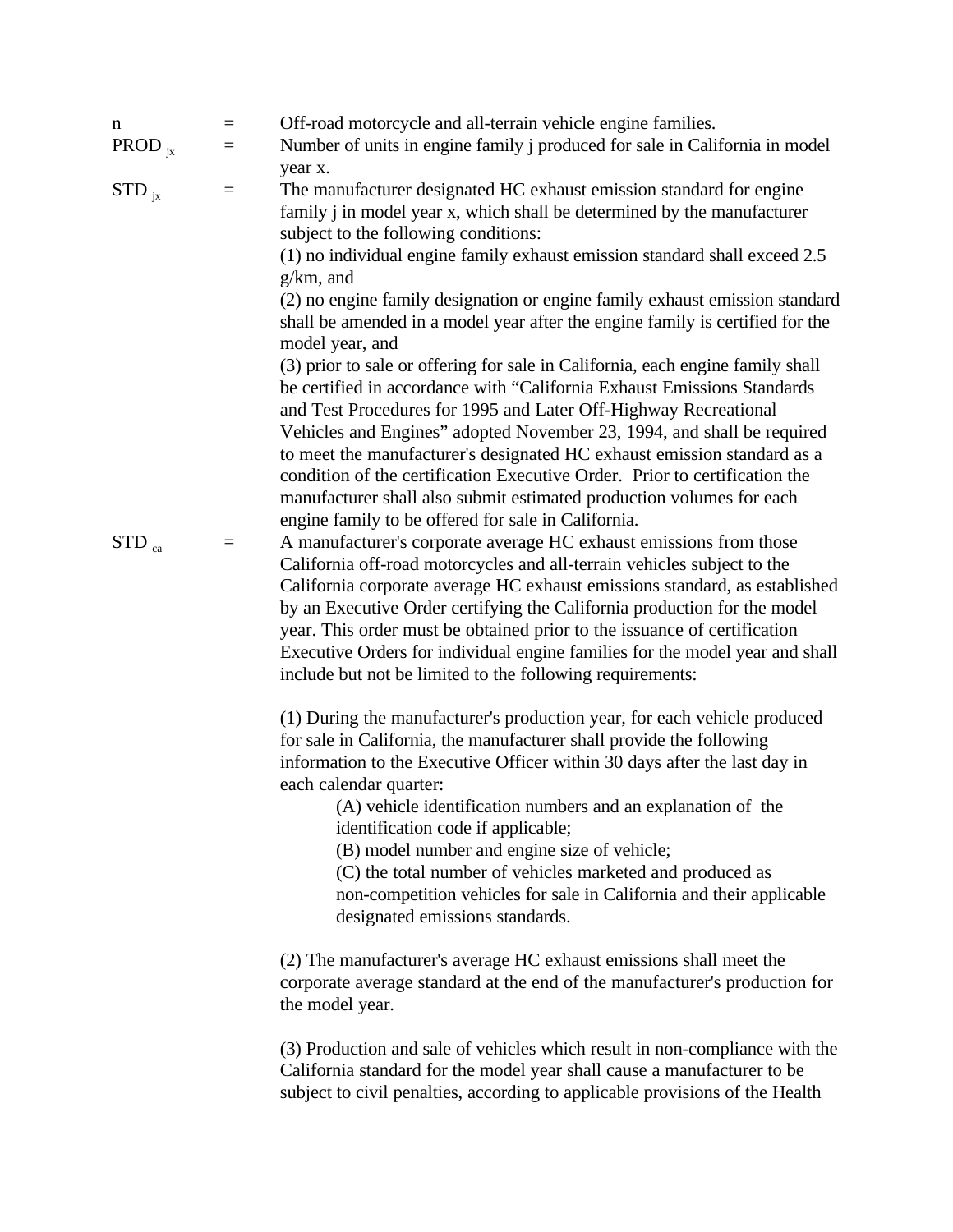and Safety Code. All excess emissions resulting from non-compliance with the California standard shall be made up in the following model year.

(4) For a period of up to one year following the end of the model year, the manufacturer shall submit California sales and registration data as it becomes available, for each model.

(e) As an option to the standards set forth in section (b) above, exhaust emissions from 1997 and later all-terrain vehicle engines shall not exceed the equivalent to the off-road motorcycle and all-terrain vehicle standard using the utility test procedures set forth in "California Exhaust Emission Standards and Test Procedures for 1995 and Later Utility and Lawn and Garden Equipment Engines", adopted March 20, 1992, and last amended April 8, 1993, which is hereby incorporated by reference herein.

(f)(1) On or after January 1, 1995, no new engines shall be produced for sale to replace specialty vehicle engines, unless the engines comply with the emission standards in effect at the time of replacement.

 (2) On or after January 1, 1997, no new engines greater than 90 cc shall be produced for sale to replace off-road motorcycles, all-terrain vehicles, go-karts and engines used in such vehicles, unless those engines comply with the emission control standards in effect at the time of replacement.

(3) On or after January 1, 1997, manufacturers shall not produce for sale in federal ozone non-attainment areas of California new, non-zero emission engines for golf carts.

 (4) On or after January 1, 1999, no new engines 90 cc or less shall be produced for sale to replace off-road motorcycle and all-terrain vehicle engines, unless those engines comply with the emission control standards in effect at the time of replacement.

(g) The Executive Officer may find that any off-road motorcycles, all-terrain vehicles, specialty vehicles, go-karts or engines used in such vehicles certified to comply with California emission standards and test procedures for on-road or other off-road applications are in compliance with these regulations.

(h) No crankcase emissions shall be discharged into the ambient atmosphere from 1997 and later off-road motorcycles, all-terrain vehicles, golf carts, or engines used in such vehicles.

\_\_\_\_\_\_\_\_\_\_\_\_\_

<sup>1.</sup> Applicable to diesel and two-stroke spark ignited engines only.

<sup>2.</sup> Compliance with the 1.2 gram per kilometer HC standard to be applied as a "corporate average" shall be determined as provided in subsection (d). Each engine family shall have only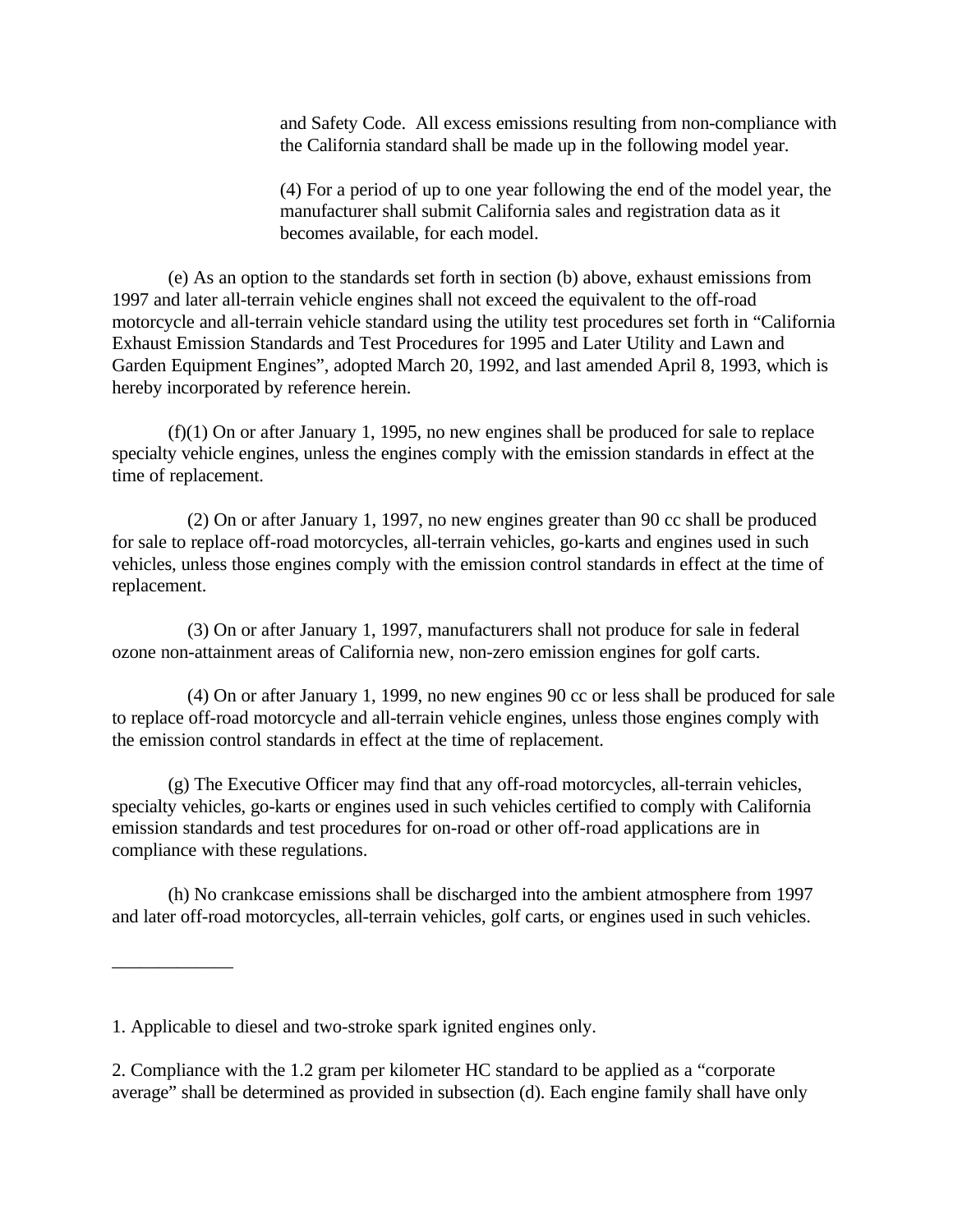one applicable standard.

3. Cubic centimeter.

4. Grams per kilometer.

5. Compliance with the equivalent all-terrain vehicle HC standard to be applied as a "corporate average" shall be determined as provided in subsection (d). Each engine family shall have only one applicable standard.

6. The standard is applicable based on the engine displacement. Engines  $\langle 225 \rangle$  cubic centimeters (cc) shall comply with 12.0 g/bhp-hr HC+NOx standard and engines 225cc and greater shall comply with the 10.0 g/bhp-hr HC+ NOx standard.

7. Grams per brake-horsepower-hour.

8. 6. Although golf cart manufacturers must file an application of certification and comply with the administrative requirements outlined in the procedures to certify their vehicles for sale in California, they are not required to perform emissions testing.

NOTE: Authority cited: Sections 39600, 39601, 43013, 43018 and 43107, Health and Safety Code. Reference: Sections 43013, 43018 and 43107, Health and Safety Code.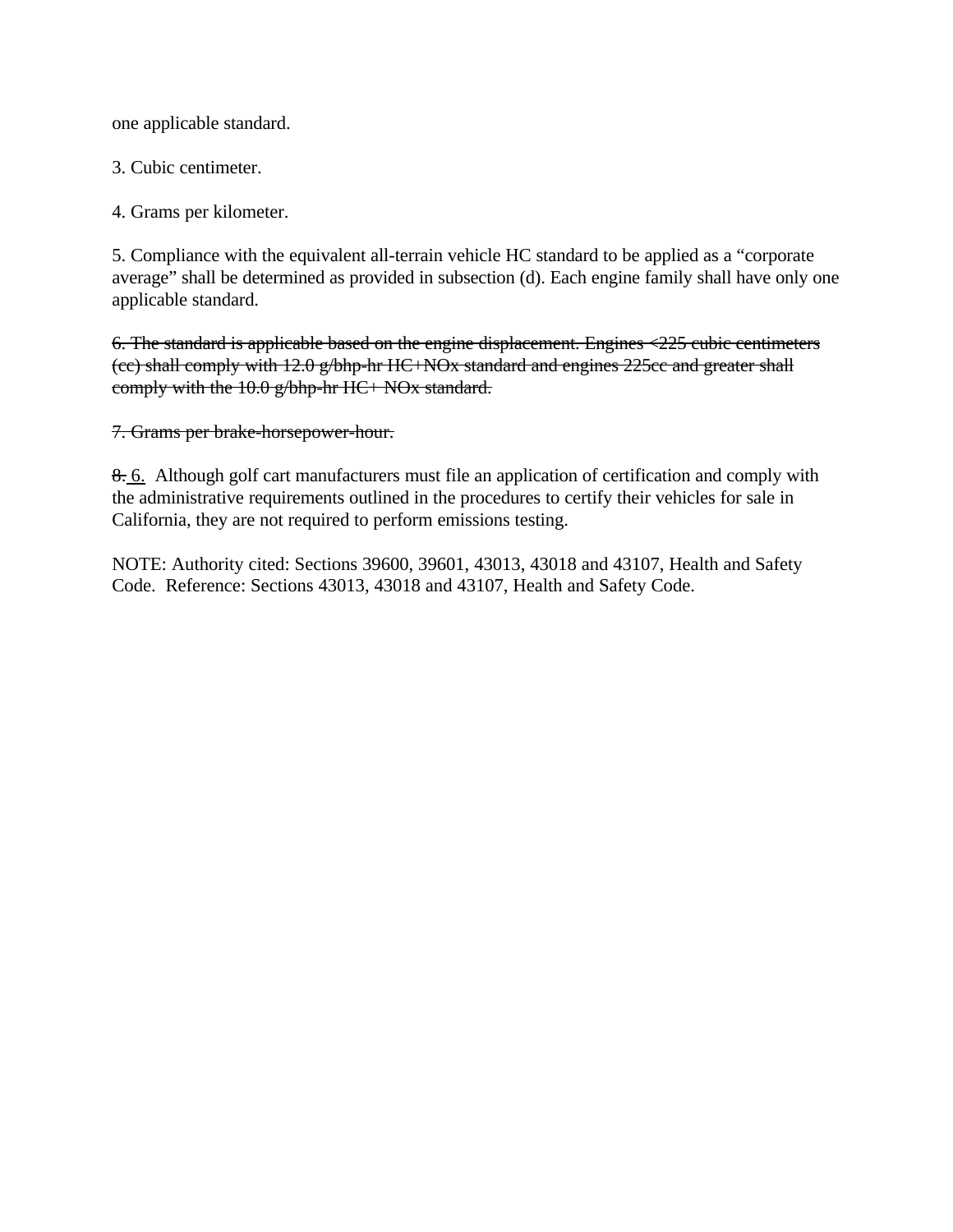## **§2413. Emission Control Labels - New Off-Highway Recreational Vehicles.**

(a) All off-road motorcycles, all-terrain vehicles, and engines used in such vehicles produced on or after January 1, 1997, for sale, lease, use or introduction into commerce in California, shall comply with the labeling requirements of the "California Motor Vehicle Emission Control Label Specifications," adopted March 1, 1978, as amended July 12, 1991, which is hereby incorporated by reference herein. Any reference to motorcycles in the incorporated documents shall be applicable to off-road motorcycles, all-terrain vehicles, and engines used in such vehicles.

(b) Specialty vehicles equipped with engines less than 25 horsepower and engines used in such vehicles produced on or after January 1, 1995, and Specialty vehicles and go-karts equipped with engines 25 horsepower and greater and engines used in such vehicles produced on or after January 1, 1997, shall comply with the labeling requirements of Title 13, CCR, Chapter 9, Article 1, Section 2404 "Emission Control Labels - 1995 and Later Utility and Lawn and Garden Equipment Engines", incorporated by reference herein. Any reference to utility and lawn and garden equipment in the incorporated documents shall be applicable to specialty vehicles, go-karts, and engines used in such vehicles.

NOTE: Authority cited: Sections 39600, 39601, 43013, 43018 and 43107, Health and Safety Code. Reference: Sections 43013, 43018 and 43107, Health and Safety Code.